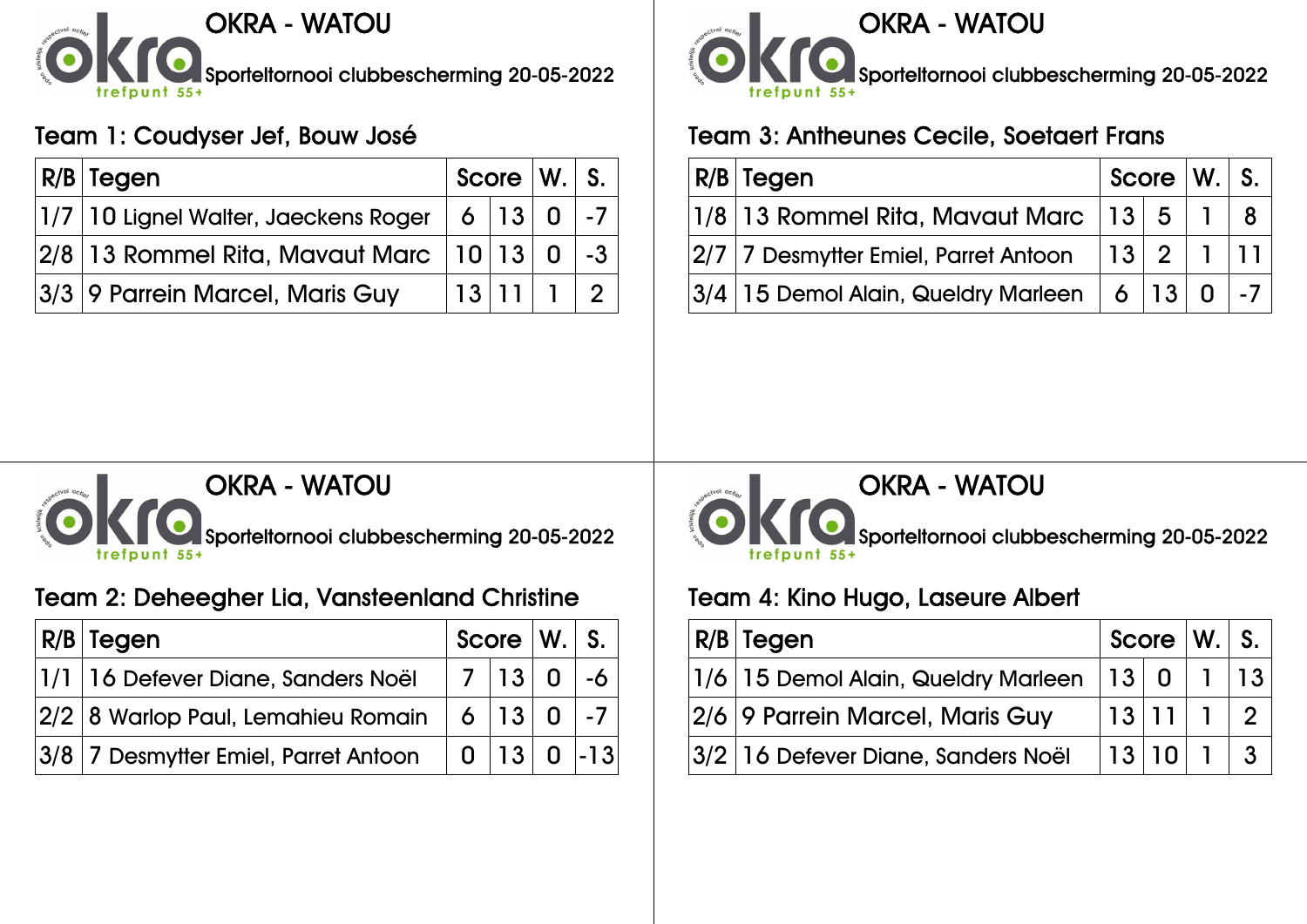

# Team 5: Thoris Maria, Huyghe Geeert

| <b>R/B Tegen</b>                                                         | Score $\vert$ W. $\vert$ S. |  |  |
|--------------------------------------------------------------------------|-----------------------------|--|--|
| $\left\vert 1/4\right\vert 14$ Vanacker Patrick, Deseure Lauretto        | 13 11 12                    |  |  |
| $ 2/5\, \,10$ Lignel Walter, Jaeckens Roger $\, \,13\, \,11\, \,1\, \,2$ |                             |  |  |
| $ 3/6 $ $8$ Warlop Paul, Lemahieu Romain $\parallel 7 \parallel$ $13 $   |                             |  |  |



### Team 7: Desmytter Emiel, Parret Antoon

| $ R/B $ Tegen                                               | $\sqrt{2}$ Score $\sqrt{W}$ . $\sqrt{S}$ . |  |               |
|-------------------------------------------------------------|--------------------------------------------|--|---------------|
| $ 1/3 12$ Delannoye Dirk, Vandromme Freddy                  |                                            |  | $ 12 13 0$ -1 |
| $ 2/7 3$ Antheunes Cecile, Soetaert Frans                   |                                            |  | $2 13 0 $ -11 |
| $ 3/8 2$ Deheegher Lia, Vansteenland Christine $ 13 0 1 13$ |                                            |  |               |



### Team 6: Lagache Marc, Vandeputte Marc

| $ R/B $ Tegen                                       |           |  | Score W. S. |
|-----------------------------------------------------|-----------|--|-------------|
| $ 1/5 8$ Warlop Paul, Lemahieu Romain $ 0 13 0$ -13 |           |  |             |
| $ 2/1 16$ Defever Diane, Sanders Noël               | 13 2 1 11 |  |             |
| $ 3/5 $ $ 12$ Delannoye Dirk, Vandromme Freddy      | 13 9 1    |  |             |



Sporteltornooi clubbescherming 20-05-2022

#### Team 8: Warlop Paul, Lemahieu Romain

| R/B Tegen                                                                                                  |           |  | Score $ W_1 $ S. $ $ |
|------------------------------------------------------------------------------------------------------------|-----------|--|----------------------|
| $ 1/5 $ $\bf{6}$ Lagache Marc, Vandeputte Marc                                                             | 13 0 1 13 |  |                      |
| $\left 2/2\right 2$ Deheegher Lia, Vansteenland Christine $\left  \left. 13\right  \right.6\left. \right $ |           |  |                      |
| $ 3/6 $ 5 Thoris Maria, Huyghe Geeert $ 13 $ 7 $ 1 $ 6                                                     |           |  |                      |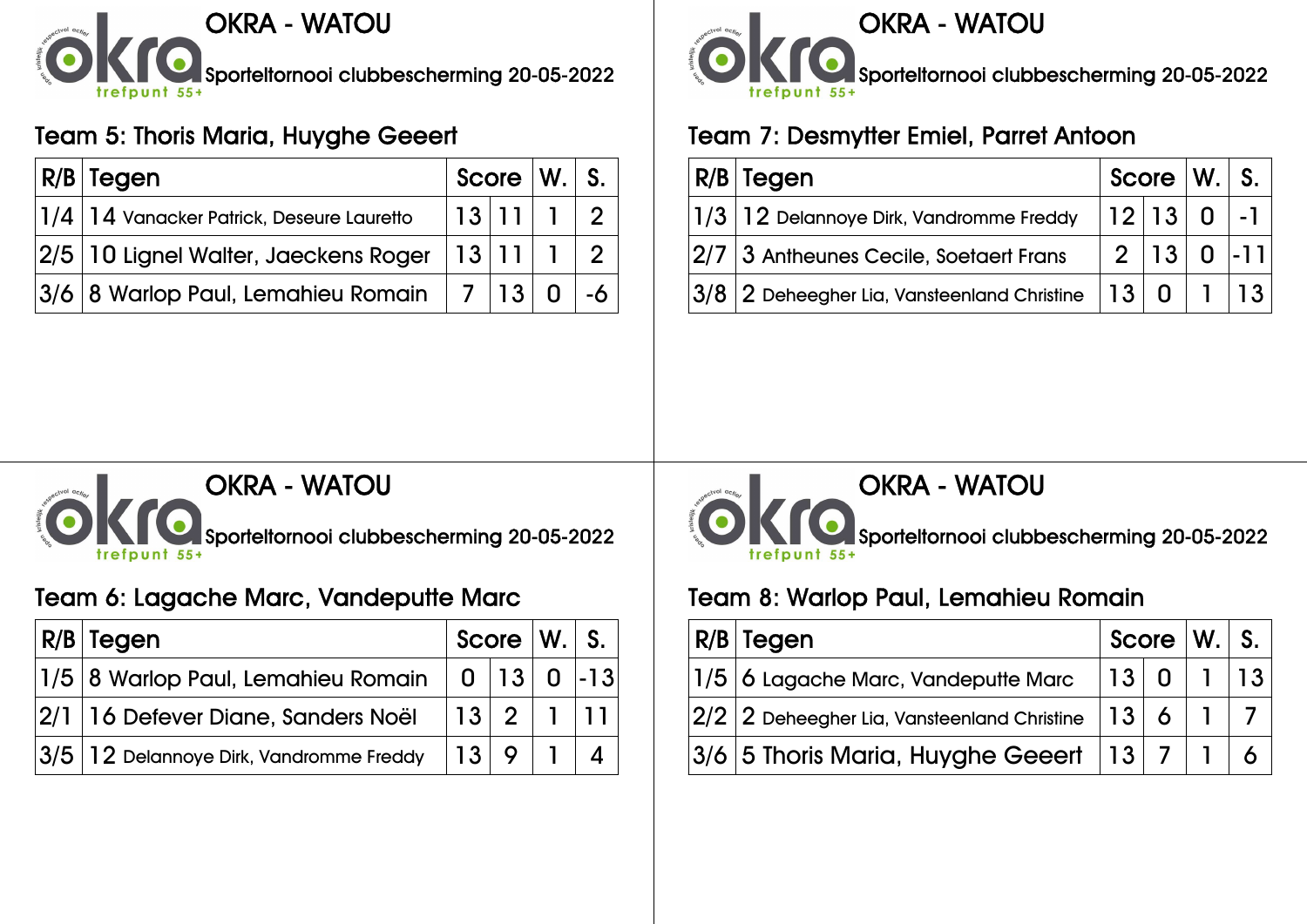

## Team 9: Parrein Marcel, Maris Guy

| R/B Tegen                                                            | Score $\vert W_{1} \vert$ S. |               |                    |
|----------------------------------------------------------------------|------------------------------|---------------|--------------------|
| $\vert 1/2 \, \vert 11 \vert$ Igodt Godelieve, Vandendriessche Alain |                              | $2 13 0 $ -11 |                    |
| 2/6 4 Kino Hugo, Laseure Albert                                      |                              |               | $ 11 13 0$ -2      |
| 3/3 1 Coudyser Jef, Bouw José                                        |                              |               | $ 11 13 0 $ -2 $ $ |



### Team 11: Igodt Godelieve, Vandendriessche Alain

| $ R/B $ Tegen                                      | Score $ W. S. $ |                                                                          |      |
|----------------------------------------------------|-----------------|--------------------------------------------------------------------------|------|
| 1/2 9 Parrein Marcel, Maris Guy                    |                 | $\begin{array}{c c c c c c} \hline 13 & 2 & 1 & 11 \\\hline \end{array}$ |      |
| 2/4   14 Vanacker Patrick, Deseure Lauretto        |                 | 5 13 0                                                                   | ∣ -8 |
| $ 3/1 10$ Lignel Walter, Jaeckens Roger $ 13 8 15$ |                 |                                                                          |      |



### Team 10: Lignel Walter, Jaeckens Roger

| $ R/B $ Tegen                                         |          |      | Score $ W. $ S.                  |
|-------------------------------------------------------|----------|------|----------------------------------|
| 1/7 1 Coudyser Jef, Bouw José                         |          | 13 6 |                                  |
| $ 2/5 $ 5 Thoris Maria, Huyghe Geeert $ 11 13 0$ -2   |          |      |                                  |
| $ 3/1 $ $ 11 $ Igodt Godelieve, Vandendriessche Alain | $8 13 0$ |      | $\overline{1}$ -5 $\overline{1}$ |



#### OKRA - WATOU

Sporteltornooi clubbescherming 20-05-2022

### Team 12: Delannoye Dirk, Vandromme Freddy

| $ R/B $ Tegen                                       |         |  | Score W. S. |
|-----------------------------------------------------|---------|--|-------------|
| 1/3 7 Desmytter Emiel, Parret Antoon                | 13 12 1 |  |             |
| $ 2/3 15$ Demol Alain, Queldry Marleen $ 13 3 1 10$ |         |  |             |
| $ 3/5 $ 6 Lagache Marc, Vandeputte Marc             | 9 13 0  |  |             |